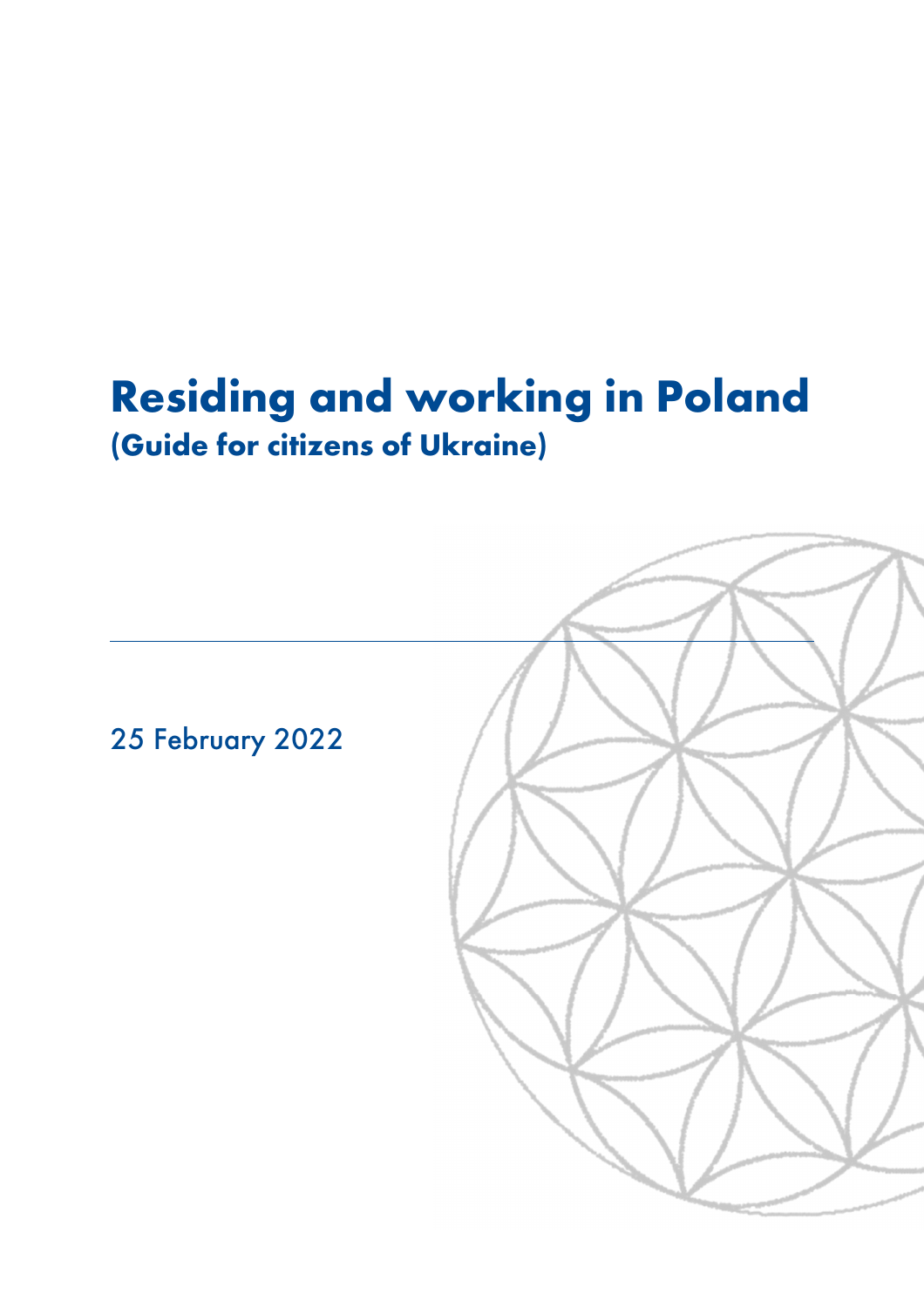

### **Contents:**

| 1. |      |  |  |  |
|----|------|--|--|--|
|    | 1.1. |  |  |  |
|    | 1.2. |  |  |  |
|    | 1.3. |  |  |  |
|    | 1.4. |  |  |  |
| 2. |      |  |  |  |
|    | 2.1  |  |  |  |
|    | 2.2  |  |  |  |
|    | 2.3  |  |  |  |
| 3. |      |  |  |  |
|    | 3.1  |  |  |  |
|    | 3.2  |  |  |  |
|    | 3.3  |  |  |  |
|    | 3.4  |  |  |  |
| 4. |      |  |  |  |
|    | 4.1. |  |  |  |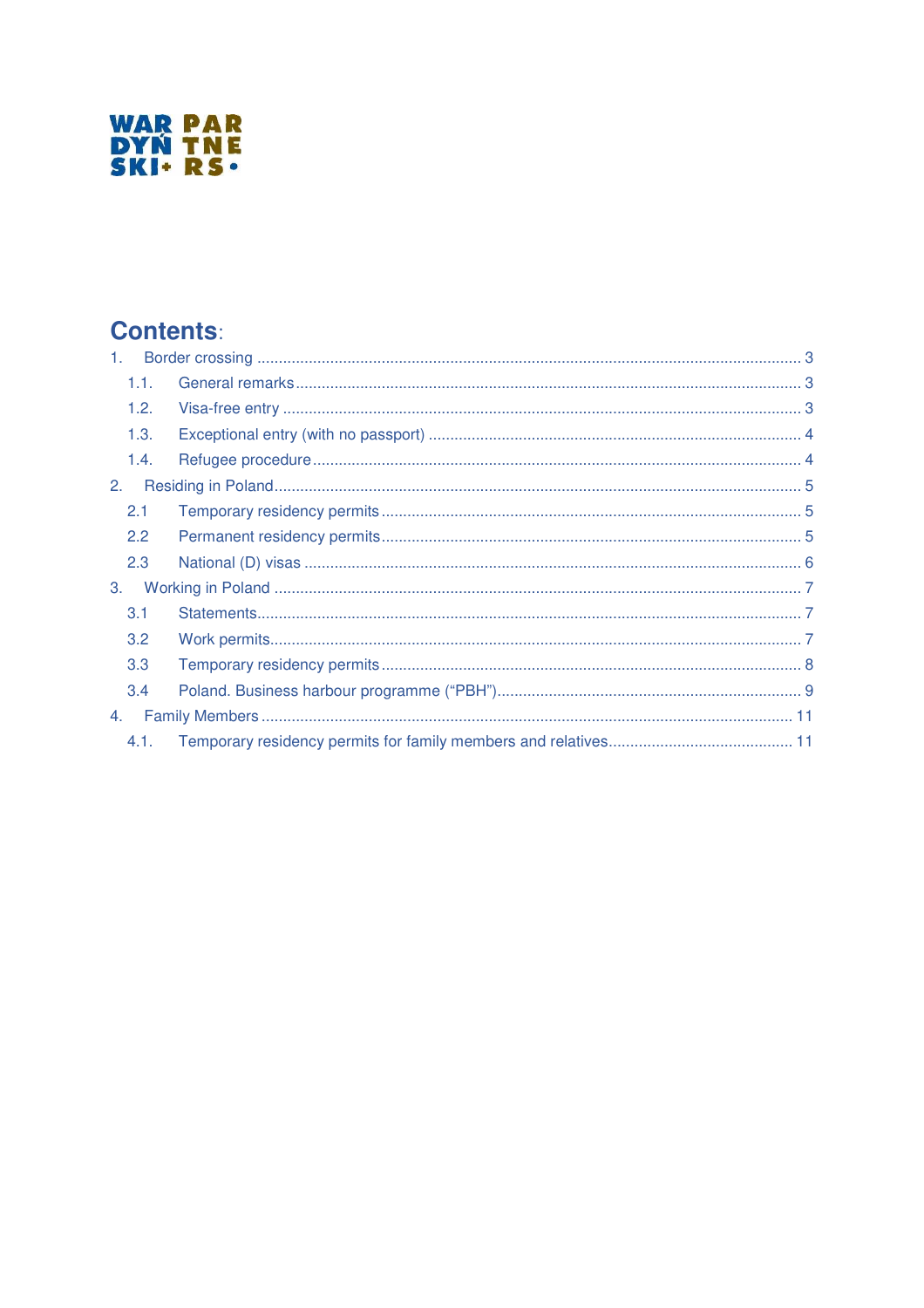### **1. Border crossing**

#### **1.1. General remarks**

Citizens of Ukraine can enter Poland on the basis of:

- visa-free movement
- a national visa (D) or Schengen visa (C)
- a long-term visa or residence permit issued by another Schengen state
- consent issued by the Chief Commander of the Polish Border Guard granted when crossing the border (exceptional entry)
- a temporary residence permit, permanent residence permit or long-term resident EU residence permit and valid residence card
- an application for granting international protection (refugee status)

#### **1.2. Visa-free entry**

From 19 February 2022, Polish authorities lifted restrictions (in terms of the purpose of entry) on border traffic at the border with Ukraine and at air border crossings. Pre-pandemic entry rules have therefore been restored meaning that visa-free entry of Ukrainian citizens is admissible without meeting additional criteria.

The border with Ukraine can be crossed in Dorohusk, Korczowa, Hrebenne, Medyka, Budomierz, Krościenko, Zosin and Dołhobyczów. As of 25 February 2022, the Border Guard reported that all border crossings with Ukraine are open.

| <b>Authority</b>              | Polish Border Guard                                                                                                                                                                                                                                                                                            |  |  |
|-------------------------------|----------------------------------------------------------------------------------------------------------------------------------------------------------------------------------------------------------------------------------------------------------------------------------------------------------------|--|--|
| <b>Required</b><br>documents* | biometric passport                                                                                                                                                                                                                                                                                             |  |  |
|                               | documents confirming sufficient funds to cover living expenses throughout<br>the entire intended stay as well as costs of return to Ukraine (e.g. bank<br>statements for the last 6 months, traveller's cheque, certificate on the<br>amount of limit on credit card issued by the bank issuing a credit card) |  |  |
|                               | proof of public health insurance or private medical travel insurance<br>coverage valid for Schengen countries for at least EUR 30,000 for the<br>intended stay                                                                                                                                                 |  |  |
|                               | documents confirming participation in tourist travel or accommodation in<br>Poland                                                                                                                                                                                                                             |  |  |
|                               | *As of 25 February 2022, Polish authorities are not requiring Ukrainian citizens<br>to present documents other than a passport when crossing Polish border.                                                                                                                                                    |  |  |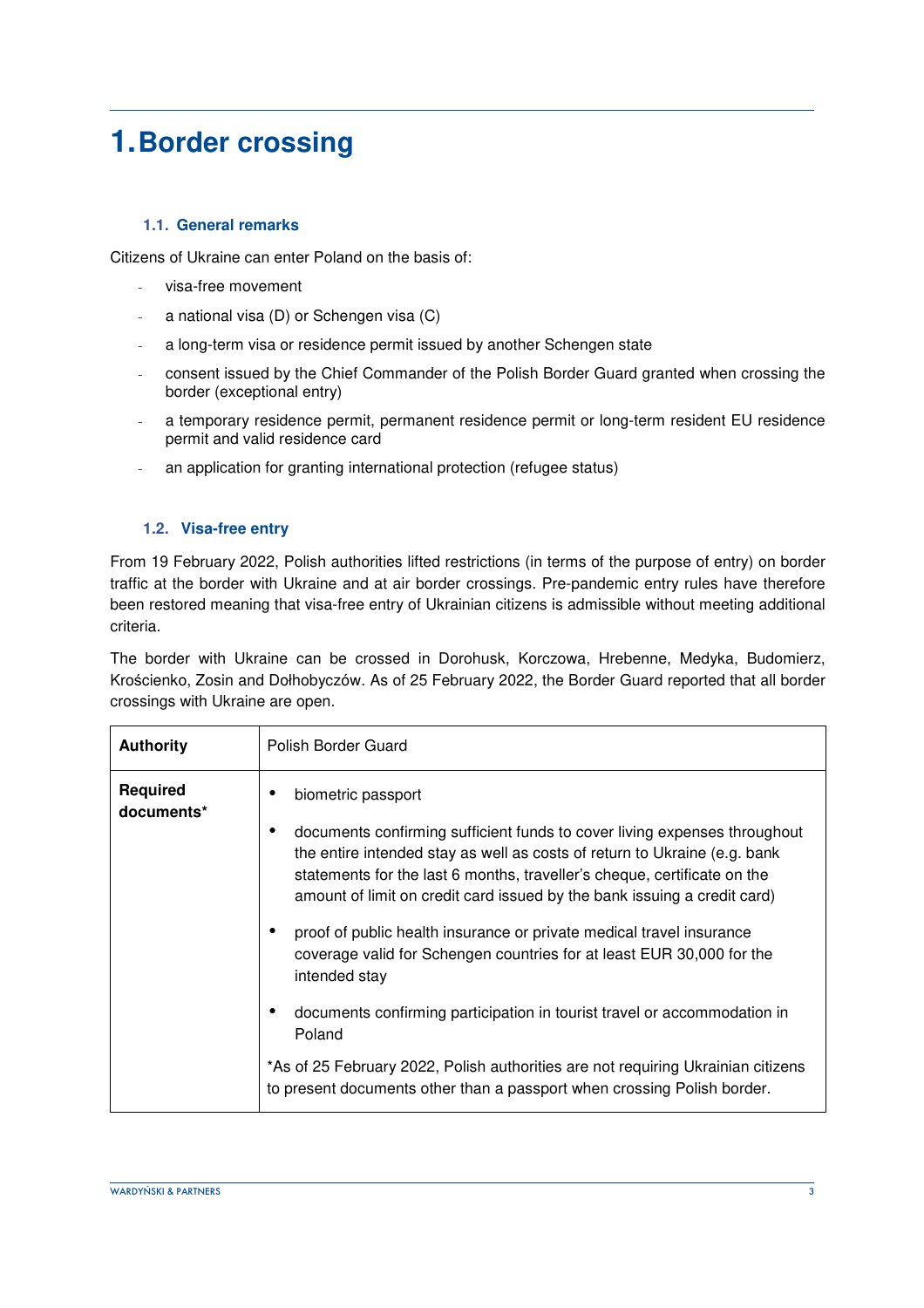#### **1.3. Exceptional entry (with no passport)**

If you or your family members do not have a passport, you may as an exception enter Poland for a maximum period of 15 days after obtaining consent from the Chief Commander of the Border Guard (Article 32 point 1 of the Foreigners Act).

As of 25 February 2022, Polish authorities are allowing all Ukrainian citizens to cross the Polish border on the basis of any other document confirming identity, especially in cases of children.

#### **1.4. Refugee procedure**

As a Ukrainian citizen you can, as a rule, apply for international protection. You can apply for it at the Polish border or at any Border Guard unit.

The decision to grant (or not grant) refugee status or to grant (or not grant) subsidiary protection is taken by the civilian central authority: the Head of the Office for Foreigners.

Once you have submitted your application for international protection, you will be directed to a reception center under the authority of the Office for Foreigners, where you will undergo a medical examination. You may also apply for social assistance for the duration of proceedings and receive a referral to a residence center (you will not, however, be detained there).

Once you have applied for international protection, your stay in Poland is legal. However, you cannot cross the Polish border and trave, e.g. to Germany, until the procedure is completed. Your passport will have to be deposited with the Head of the Office for Foreigners and you will be issued a special document - a TZTC (Temporary Foreigner's Certificate) confirming your identity and entitling you to stay in Poland until the procedure to grant international protection is completed with a final decision.

You will be required to attend an interview with Polish authorities on the basis of which a decision to grant international protection will be taken.

| <b>Remarks</b>                                                                                                                  | Work in Poland is not allowed within the first 6 months of the procedure. If 6<br>months have elapsed and your case is still pending, you can apply for a<br>certificate that will entitle you to work in Poland. When international protection is<br>granted, you are entitled to work in Poland without a work permit. |
|---------------------------------------------------------------------------------------------------------------------------------|--------------------------------------------------------------------------------------------------------------------------------------------------------------------------------------------------------------------------------------------------------------------------------------------------------------------------|
| <b>Timing</b><br>The procedure should take up to 6 months, but the actual average waiting time<br>for a decision is 14.5 months |                                                                                                                                                                                                                                                                                                                          |
| <b>Official fee</b>                                                                                                             | No fee is due                                                                                                                                                                                                                                                                                                            |
| <b>Authority</b>                                                                                                                | Polish Border Guard and Head of the Office for Foreigners                                                                                                                                                                                                                                                                |
| <b>Main required</b><br>documents                                                                                               | passport<br>any documents, records or evidence proving that you are actually in danger<br>in your home country                                                                                                                                                                                                           |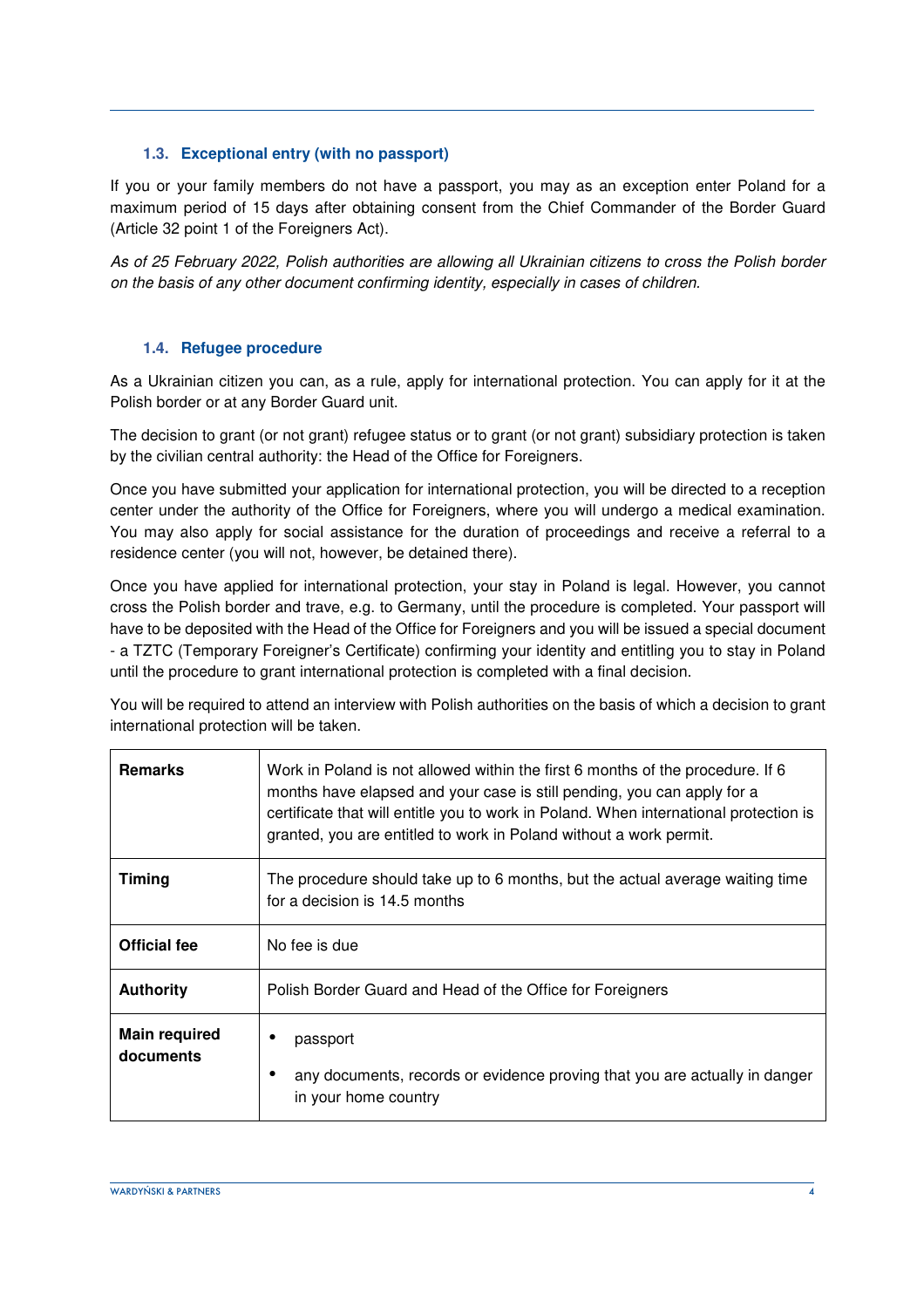## **2. Residing in Poland**

#### **2.1 Temporary residency permits**

If you are already in Poland and can prove a purpose for stay in Poland exceeding 90 days, for example, work based on a work permit or a statement (see details in section 3), you can apply for a temporary residency permit to legalize your stay in Poland. You will not need a visa when your visa-free movement period has expired. Submitting an application for a temporary stay permit grants you to legal stay in Poland until a final decision in your case is issued.

A temporary residency permit entitles you to also stay in other Schengen countries for periods not exceeding 90 days within each 180-day period. It does not, however, entitle you to work in those countries (local immigration regulations must always be considered).

There are several types of temporary residency permits available in Poland. There are common elements for the procedure for all types of permits. More details are discussed in section 3.

#### **2.2 Permanent residency permits**

You can apply for permanent residency permit if you fall under one of the categories listed by law, in particular, foreigners of Polish descent and holders of a valid Karta Polaka.

| Validity                             | Indefinite                                                                                                                                                                                                                                                                                                                                                                                                                                                                                                                                                                    |
|--------------------------------------|-------------------------------------------------------------------------------------------------------------------------------------------------------------------------------------------------------------------------------------------------------------------------------------------------------------------------------------------------------------------------------------------------------------------------------------------------------------------------------------------------------------------------------------------------------------------------------|
| <b>Timing</b>                        | The procedure lasts approx. 6 months                                                                                                                                                                                                                                                                                                                                                                                                                                                                                                                                          |
| Official fee                         | PLN 640 for the permit and PLN 50 for the stay card<br>No fee for holders of Karta Polaka.                                                                                                                                                                                                                                                                                                                                                                                                                                                                                    |
| <b>Authority</b>                     | The Provincial Governor's Office at the place of foreigner residence in Poland                                                                                                                                                                                                                                                                                                                                                                                                                                                                                                |
| <b>Main</b><br>required<br>documents | application form<br>photographs<br>copy of passport (all pages) and original passport<br>copy of a Karta Polaka and original Karta Polaka (if the basis for applying)<br>documents confirming that you have sufficient funds to cover living<br>expenses throughout the entire intended visa validity period and to cover<br>costs of return to Ukraine or Belarus (e.g. bank statements for the last 6<br>months)<br>proof of public health insurance or private medical travel insurance valid in<br>Schengen countries of at least EUR 30,000 for the intended stay period |

Holders of permanent residency permits are entitled to work in Poland without any additional permits.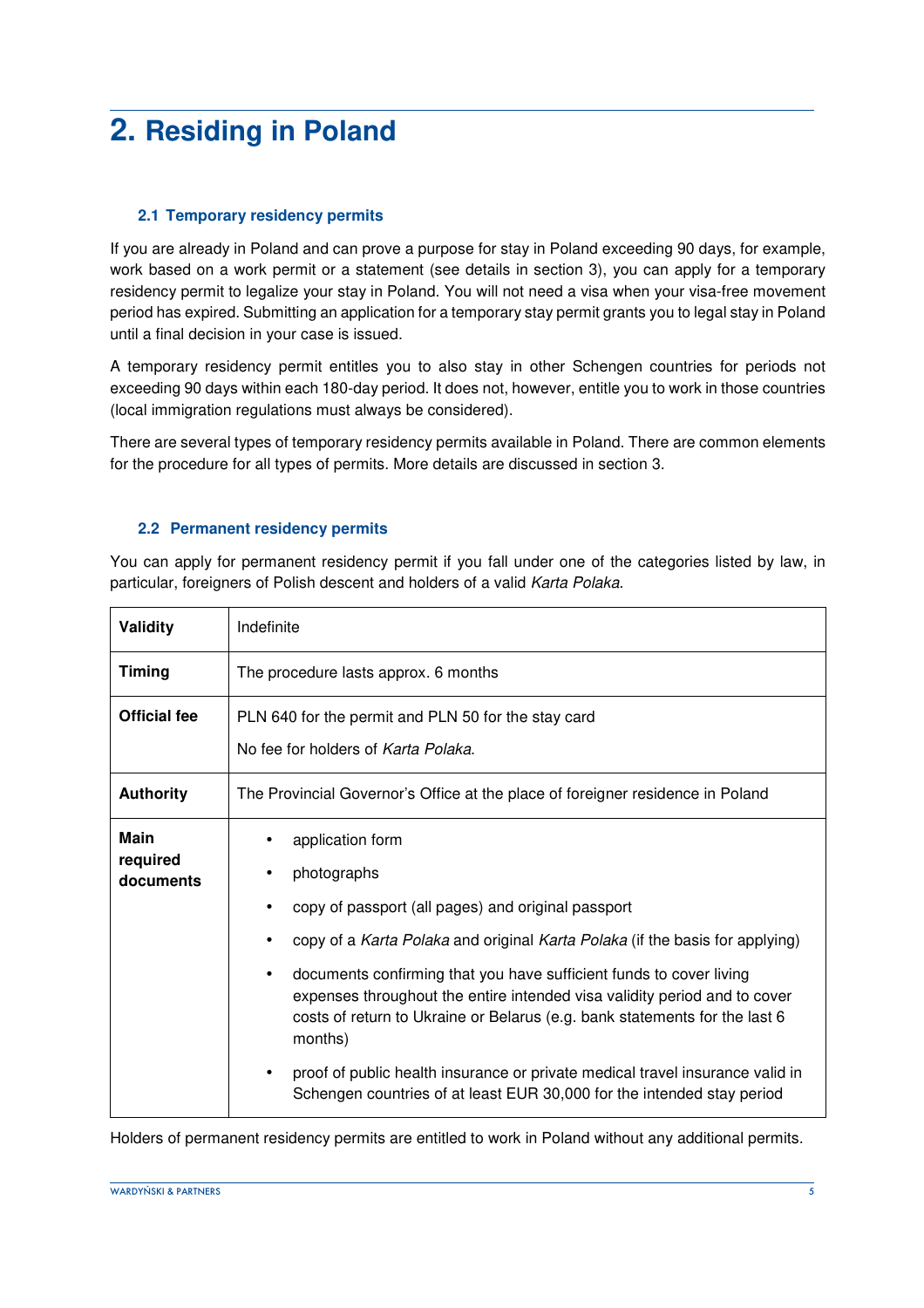#### **2.3 National (D) visas**

If you can prove a purpose for stay in Poland exceeding 90 days, for example, work based on a work permit or a statement (see details in section 3), you can apply for a national (D) visa to legalize your stay in Poland.

Visas for Poland cannot, however, be obtained in Poland. They are applied for at Polish consulates abroad.

| <b>Validity period</b>            | from 91 days to 365 days; a Schengen visa must be obtained for shorter<br>stays in Poland (a similar procedure applies to such visas); can be obtained<br>multiple times                                                                                                                                                                                                                                                                                                                   |
|-----------------------------------|--------------------------------------------------------------------------------------------------------------------------------------------------------------------------------------------------------------------------------------------------------------------------------------------------------------------------------------------------------------------------------------------------------------------------------------------------------------------------------------------|
| <b>Timing</b>                     | Visa application processing time is up to 15 days from the date when an<br>application is submitted to an appropriate authority.                                                                                                                                                                                                                                                                                                                                                           |
| <b>Authority</b>                  | Polish Consulates in Ukraine (as a rule)                                                                                                                                                                                                                                                                                                                                                                                                                                                   |
| <b>Main required</b><br>documents | visa application<br>passport photograph<br>copy of passport and original passport<br>documents confirming that you have sufficient funds to cover living<br>expenses throughout the entire intended stay and to cover costs of<br>return to Ukraine<br>proof of public health insurance or private medical travel insurance valid<br>for Schengen countries of at least EUR 30,000 for the intended visa<br>validity period<br>documents proving basis for stay in Poland for over 90 days |

A national visa entitles you to also stay in other Schengen countries for periods not exceeding 90 days within each 180-day period. It does not, however, entitle you to work in these countries (local immigration regulations must always be considered).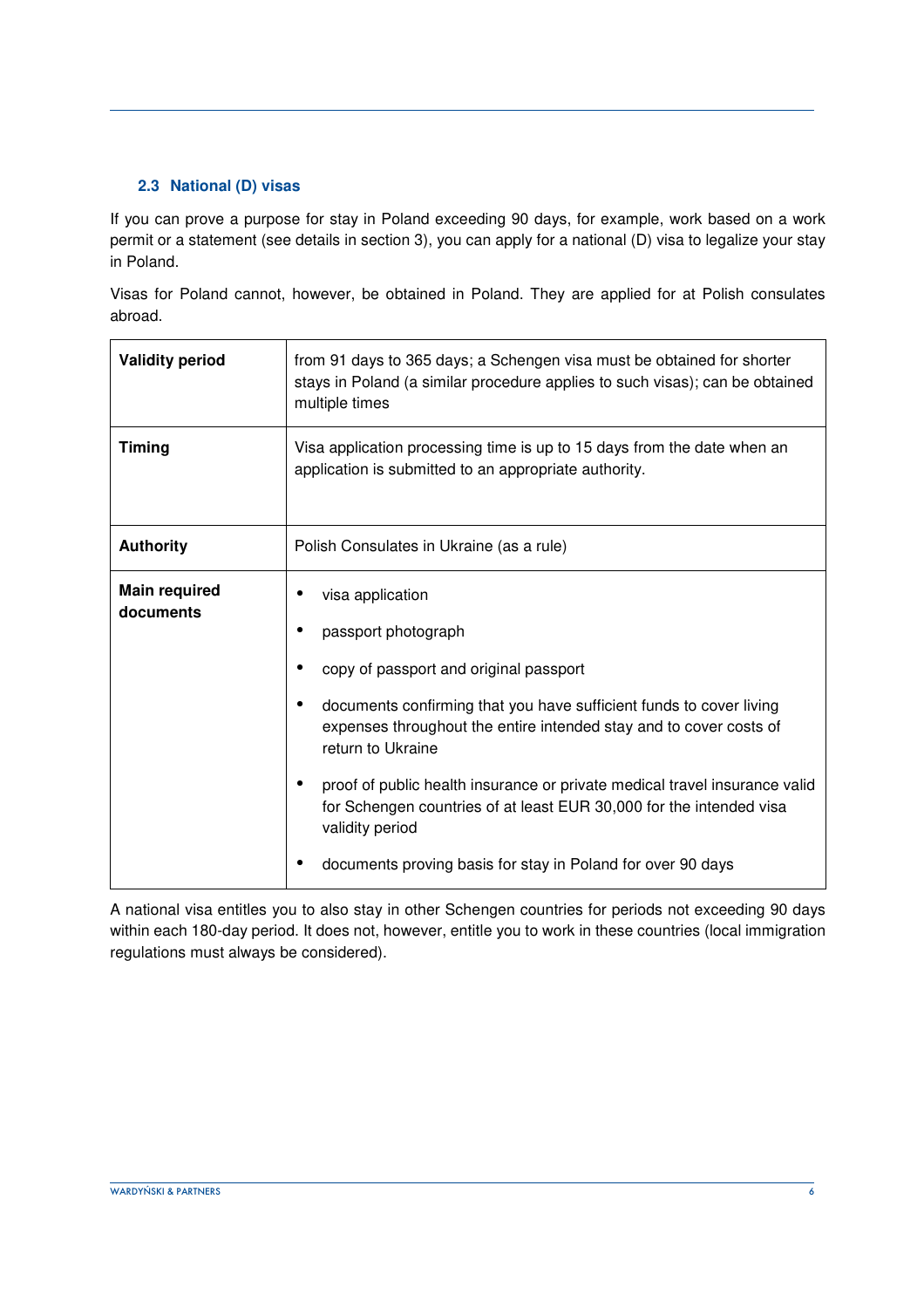# **3. Working in Poland**

### **3.1 Statements**

If you do not qualify or for any other reason cannot apply for a national (D) Poland. Business Harbor visa but have an employer offering you job in Poland, you can work in Poland based on a statement registered by your prospective employer at a local labour office (oswiadczenie).

| <b>Validity period</b>       | Up to 24 months                                                                                                                                                                         |
|------------------------------|-----------------------------------------------------------------------------------------------------------------------------------------------------------------------------------------|
| <b>Timing</b>                | Statement is normally registered within 7 days                                                                                                                                          |
| <b>Official fee</b>          | <b>PLN 30</b>                                                                                                                                                                           |
| <b>Authority</b>             | Labour office (urząd pracy) competent for the registered office of the Polish<br>company.                                                                                               |
| Party to the<br>procedure    | The Polish employer, who can be represented by a proxy under a power of<br>attorney during the entire process                                                                           |
| <b>Required</b><br>documents | statement form<br>extract from the register or copy of the Polish employer ID<br>statement of an employer on lack of criminal convictions related to<br>٠<br>immigration laws in Poland |

The statement will entitle you to legal work for a given employer but will not legalize your stay in Poland. This means that you will additionally need to apply for a visa (when abroad) or a temporary residency permit (when in Poland) before your visa-free movement period expires.

#### **3.2 Work permits**

If you do not qualify or for any other reason cannot apply for a national (D) Poland. Business Harbor visa or a statement but have an employer offering you job in Poland or are posted to work in Poland by an employer located outside of Poland, you can work in Poland under a work permit obtained by your employer.

There are several types of work permits available; type A is for employment by a Polish employer; types C-E are for employment as an employee posted to Poland from abroad.

| <b>Validity period</b> | Up to 3 years; can be obtained multiple times |
|------------------------|-----------------------------------------------|
| <b>Timing</b>          | The procedure takes approx. 1-3 months        |
| <b>Official fee</b>    | PLN 100 - 200                                 |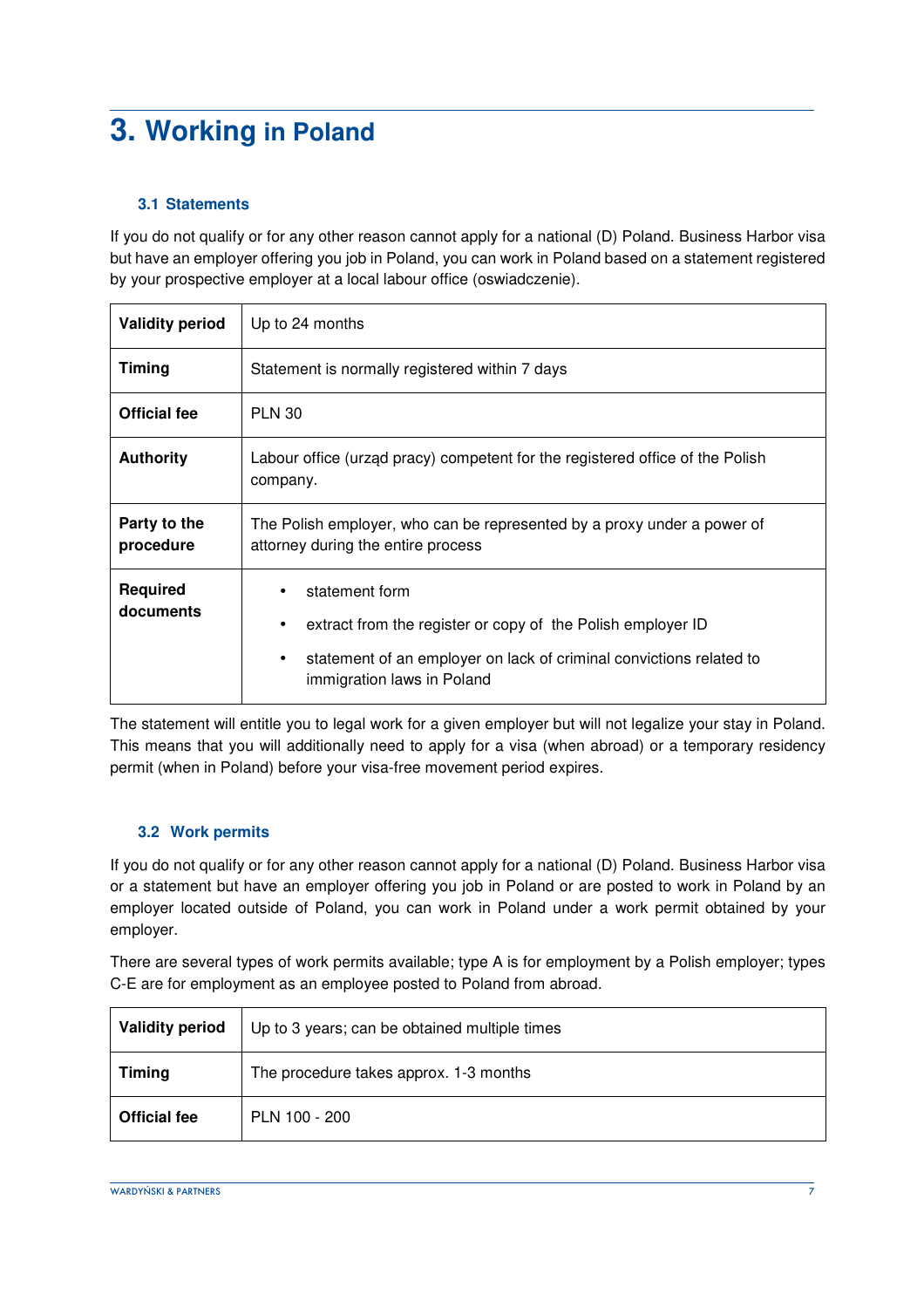| <b>Authority</b>                  | The Provincial Governor's Office for the registered office of the Polish employer or<br>place of work (for C-E work permits)                                                                                                                                                                                                                                                                                    |  |
|-----------------------------------|-----------------------------------------------------------------------------------------------------------------------------------------------------------------------------------------------------------------------------------------------------------------------------------------------------------------------------------------------------------------------------------------------------------------|--|
| <b>Main required</b><br>documents | application form<br>statistical form<br>copy of passport<br>extract from the register or copy of the Polish employer ID<br>employer statement on lack of criminal convictions related to immigration<br>laws in Poland<br>certificate from the local labour office and documents proving education,<br>work experience and qualifications (in the case of work permit type A if not<br>preceded by a statement) |  |

A work permit will entitle you to work legally for a given employer but will not legalize your stay in Poland. This means that you will additionally need to apply for a visa (when abroad) or for a temporary residency permit (when in Poland) before your visa-free movement period expires.

#### **3.3 Temporary residency permits**

A temporary residency permit can be used as a basis only entitling stay in Poland for more than 90 days for several reasons, as discussed in section 2.

It can be also used as a joint basis for work and stay in Poland.

Temporary residency permits that also allow work in Poland without a need to obtain an additional work authorisation (such as work permit or statement) include:

- residency and work permit –can be applied to most types of work rendered for an employer in Poland
- residency and work permit for highly qualified staff (so called Blue Bard) –applies to work in a profession requiring a university degree or at least 5 years of professional experience at a level comparable to a university degree
- residency permit for entrepreneurs granted to a foreigners whose purpose of stay in Poland is to conduct individual business, act as members of management boards of limited liability or joint stock companies whose shares are held by the foreigner, manage the affairs of a limited partnership or limited joint-stock partnership by a general partner, or act as a commercial proxy.

| Type of permit         | <b>Residency and work</b>                     | <b>Blue Card</b> | <b>Entrepreneurs</b>                                  |
|------------------------|-----------------------------------------------|------------------|-------------------------------------------------------|
| <b>Validity period</b> | Up to 3 years; can be obtained multiple times |                  | Up to 3 or 5 years; can be<br>obtained multiple times |
| <b>Timing</b>          | The procedure lasts approx. 5-9 months        |                  |                                                       |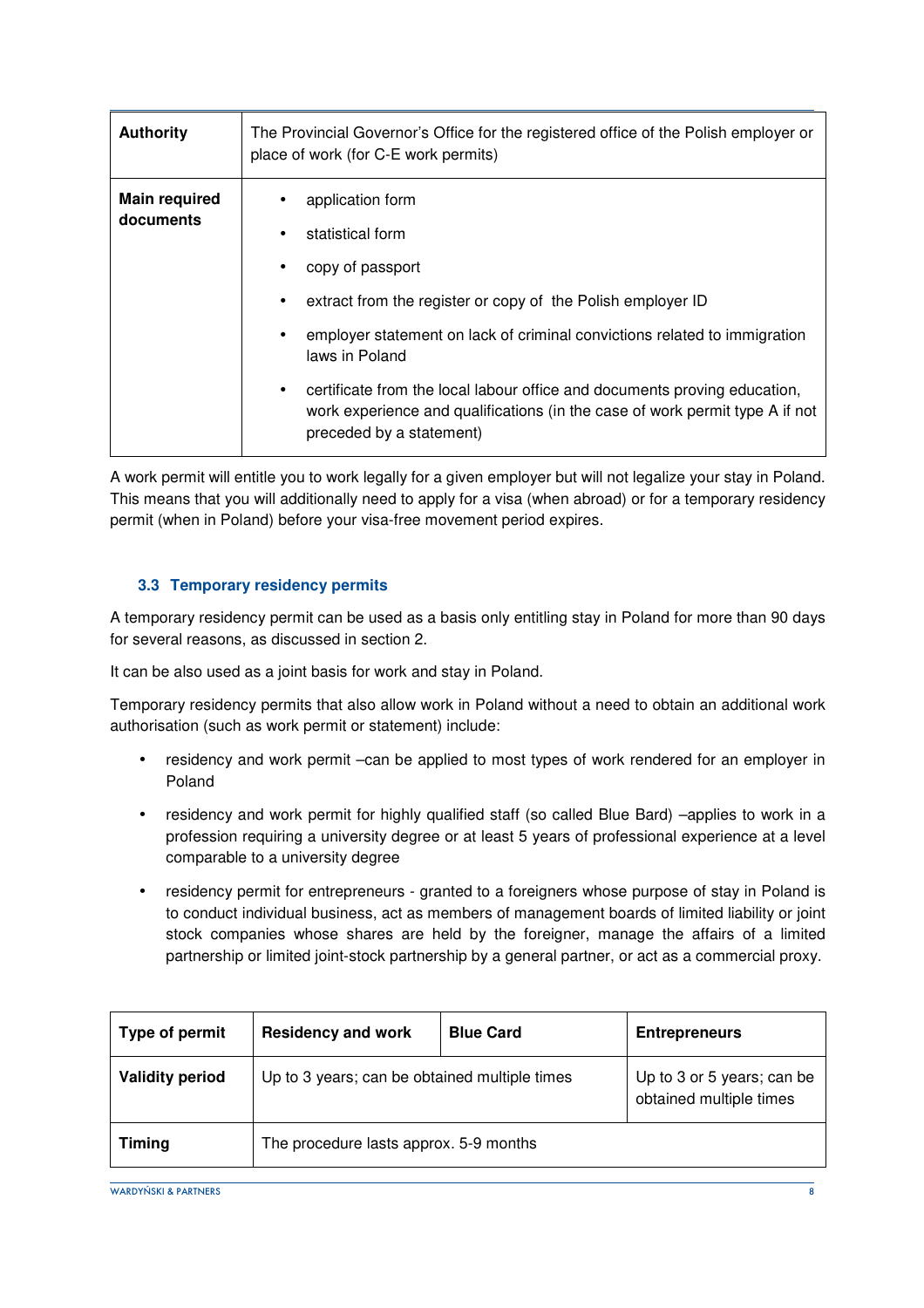| <b>Official fee</b>               | PLN 340-440 for the permit and PLN 50 for the stay card                                                                                                                                               |                                                                                                                |                                                                                                                                                |
|-----------------------------------|-------------------------------------------------------------------------------------------------------------------------------------------------------------------------------------------------------|----------------------------------------------------------------------------------------------------------------|------------------------------------------------------------------------------------------------------------------------------------------------|
| <b>Authority</b>                  | The Provincial Governor's Office for the place of residence in Poland                                                                                                                                 |                                                                                                                |                                                                                                                                                |
| <b>Main required</b><br>documents | application form<br>proof of public health insurance or private medical travel insurance valid for<br>$\bullet$<br>Schengen countries of at least EUR 30,000 for the intended visa validity<br>period |                                                                                                                |                                                                                                                                                |
|                                   | certificate from a local labour office and<br>documents proving education, work<br>experience and qualifications (with exceptions)                                                                    |                                                                                                                | document confirming<br>a place to reside in<br>Poland (e.g. rental<br>agreement)                                                               |
|                                   |                                                                                                                                                                                                       | employment contract<br>or contract of<br>mandate concluded<br>for a period of at<br>least 1 year,<br>documents | Certificates from the<br>$\bullet$<br>social security (ZUS)<br>and tax office on lack<br>of arrears in social<br>contributions and in<br>taxes |
|                                   |                                                                                                                                                                                                       | confirming education<br>or work experience                                                                     | Documents related to<br>conducted business<br>proving income,<br>employment of staff,<br>etc.                                                  |

The above residency permits also entitle stay in other Schengen countries for periods not exceeding 90 days within each 180-day period. They do not, however, entitle work in these countries (local immigration regulations must always be considered).

#### **3.4 Poland. Business harbour programme ("PBH")**

If you are educated or have work experience in the IT/New Tech sector and received a work offer from a Poland-based company in the IT sector, you can apply for a national (D) Poland.

A Business Harbor visa will allow you to work and stay in Poland (without a need to obtain a work permit or statement) and to bring your family with you.

A list of PBH partner companies is available on this website - https://www.gov.pl/web/polandbusinessharbour-en/itspecialist

| <b>Remarks</b>         | PBH visa holders essentially gain full access to the Polish labor market<br>(they can freely change jobs without a need to change / obtain new visa) |
|------------------------|------------------------------------------------------------------------------------------------------------------------------------------------------|
| <b>Validity period</b> | Up to 1 year                                                                                                                                         |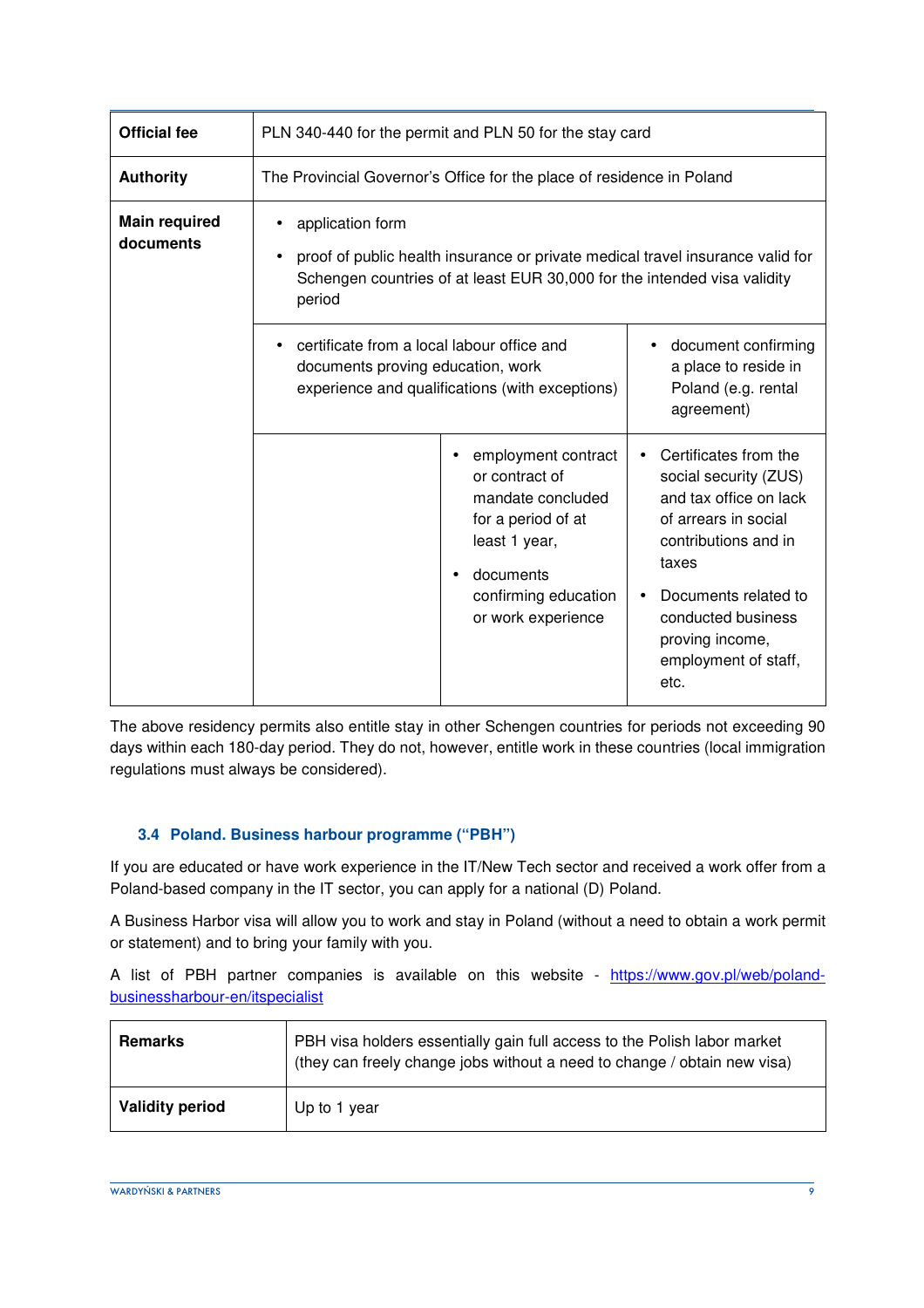| <b>Timing</b>                     | Visa applications are processed as a priority within several days                                                                                                                                                                                                                                                                                                                                                                                                                                                                                                                                                                                                                            |  |
|-----------------------------------|----------------------------------------------------------------------------------------------------------------------------------------------------------------------------------------------------------------------------------------------------------------------------------------------------------------------------------------------------------------------------------------------------------------------------------------------------------------------------------------------------------------------------------------------------------------------------------------------------------------------------------------------------------------------------------------------|--|
| <b>Official fee</b>               | No fee is due in the standard track                                                                                                                                                                                                                                                                                                                                                                                                                                                                                                                                                                                                                                                          |  |
| <b>Authority</b>                  | Polish Consulates in Ukraine for the place of applicant residence                                                                                                                                                                                                                                                                                                                                                                                                                                                                                                                                                                                                                            |  |
| <b>Main required</b><br>documents | visa application<br>passport photograph<br>copy of passport and original passport<br>proof of public health insurance or private medical travel insurance valid<br>for Schengen countries of at least EUR 30,000 for the intended visa<br>validity period<br>invitation from a partner company<br>document confirming an IT degree or document confirming a least one<br>year of work experience in the IT sector<br>or<br>document confirming qualification for the Poland Prize program - if you<br>are establishing a startup<br>document confirming qualification for the PBH programme by the Polish<br>Investment and Trade Agency - if you operate a small/medium/large<br>enterprise |  |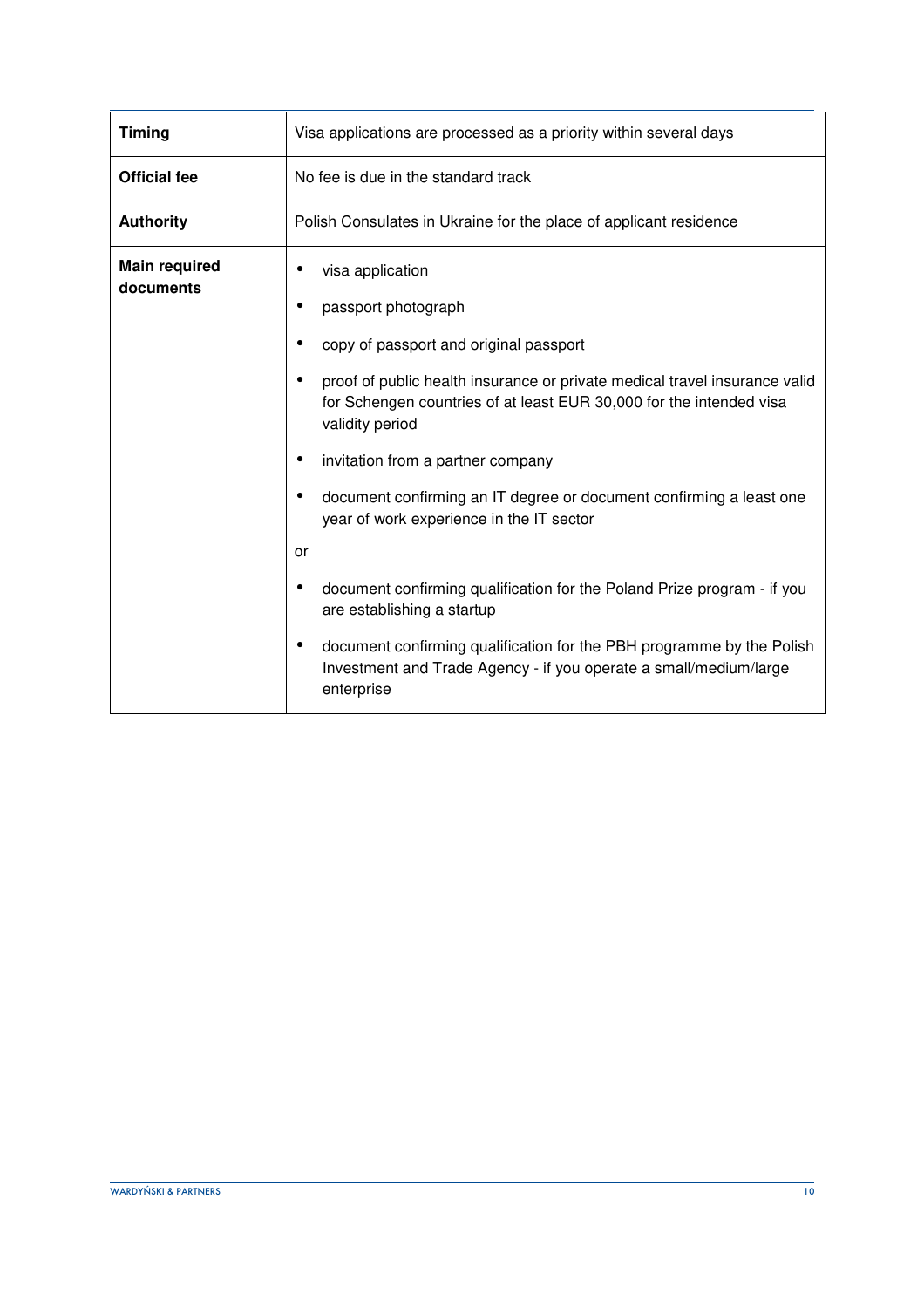# **4. Family Members**

#### **Temporary residency permits for family members and relatives**

You have a right to bring your family to Poland if you legally reside in Poland, . They can apply for a temporary residency permit for family reunification. The list of family members eligible to apply for this type of permit is limited to:

- a spouse (marriage must be recognized by Polish law),
- a minor child (under age 18) a biological, adopted or other child dependent on a foreigner and over whom the foreigner exercises actual parental authority (e.g. child of a spouse from a previous relationship).

Receipt of a temporary residency permit for other family members (e.g. parents, grandparents, siblings) or other people who lead family life with you (e.g. your partner) is also possible. It is then a temporary residency permit issued due to so-called "other circumstances".

It is possible to submit an application for a temporary residency permit for family members who are outside of Poland with their written consent. In the case of a foreigner who is a minor, an application for a temporary residency permit is submitted by at least one of the parents or court-appointed guardians.

|                    | The procedure for issuing this type of permit follows general principles common to all types of temporary |  |
|--------------------|-----------------------------------------------------------------------------------------------------------|--|
| residency permits. |                                                                                                           |  |
|                    |                                                                                                           |  |

| <b>Validity period</b>            | The same as validity of stay under your visa or residency permit; can be<br>obtained multiple times                                                                                                                                                                                                                                                                                                                                                                                                                                                                                                                        |  |  |
|-----------------------------------|----------------------------------------------------------------------------------------------------------------------------------------------------------------------------------------------------------------------------------------------------------------------------------------------------------------------------------------------------------------------------------------------------------------------------------------------------------------------------------------------------------------------------------------------------------------------------------------------------------------------------|--|--|
| <b>Timing</b>                     | The procedure lasts approx. 6 months                                                                                                                                                                                                                                                                                                                                                                                                                                                                                                                                                                                       |  |  |
| <b>Official fee</b>               | PLN 340 for the permit and PLN 50 for the stay card.                                                                                                                                                                                                                                                                                                                                                                                                                                                                                                                                                                       |  |  |
| <b>Authority</b>                  | The Provincial Governor's Office for the place of family member residence in<br>Poland.                                                                                                                                                                                                                                                                                                                                                                                                                                                                                                                                    |  |  |
| <b>Main required</b><br>documents | documents confirming your legal basis for stay in Poland<br>document confirming legal title to occupy the apartment in which family<br>member stay or intend to stay (e.g. lease contract)<br>documents confirming that a family member has health insurance or that<br>$\bullet$<br>the insurer covers the costs of treatment of a family member in Poland<br>(including, for example, ZUS ZCNA form, insurance policy),<br>civil status records confirming the degree of kinship or affinity<br>$\bullet$<br>recognized by the laws of Poland and bearing an apostille clause<br>evidence of living in a joint household |  |  |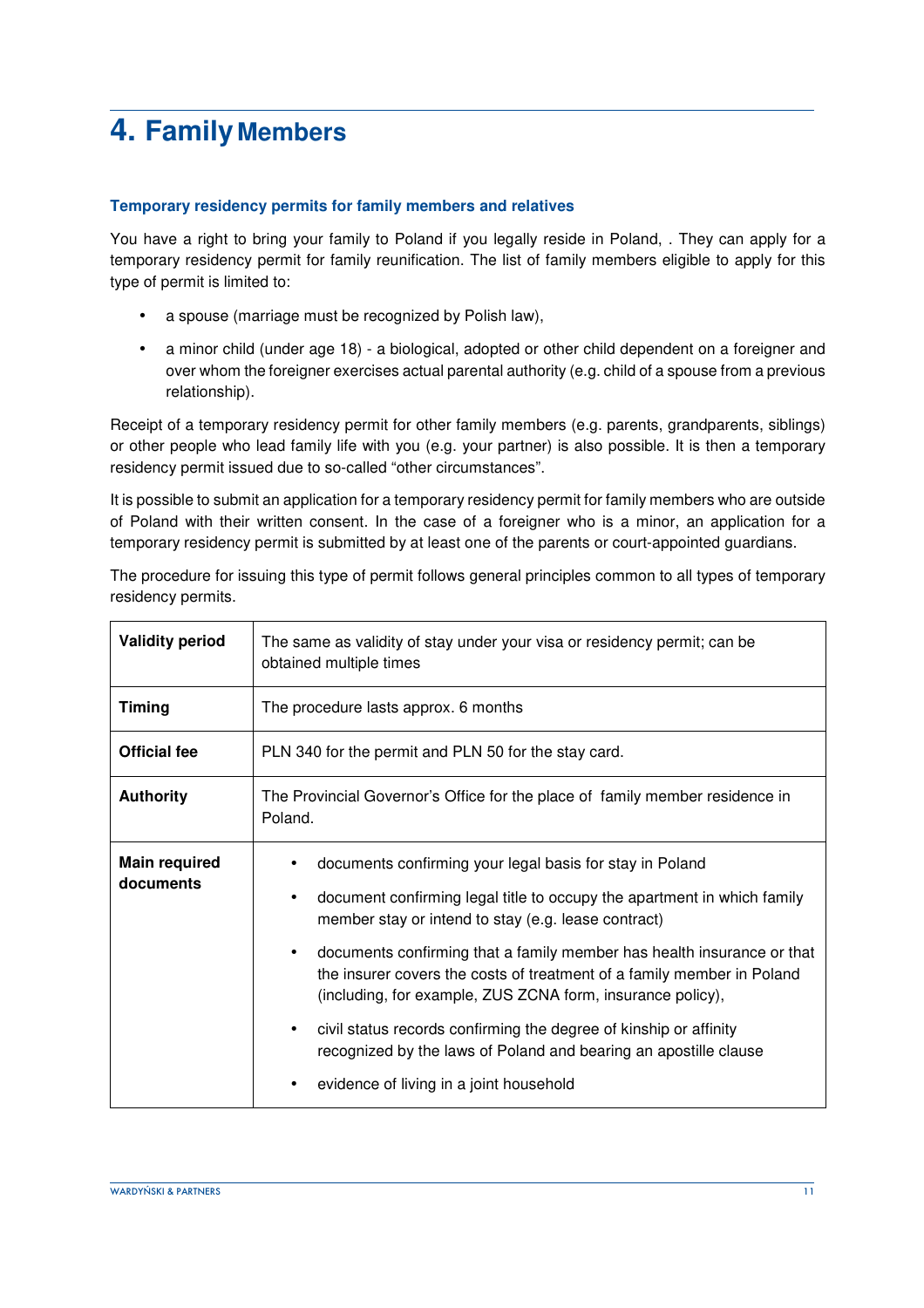|  | documents confirming possession of a stable and regular source of<br>income sufficient to cover costs of living for oneself and dependent<br>family members (at least PLN 600 net per person in a family) |
|--|-----------------------------------------------------------------------------------------------------------------------------------------------------------------------------------------------------------|
|  | power of attorney from family member (if proxy is appointed)                                                                                                                                              |

A temporary residency permit for family reunification entitles your family members to work in Poland (without obtaining a statement or work permit) if you reside in Poland based on:

- a permanent residency permit,
- long-term EU residency permit,
- temporary residency permits for at least 2 years prior to the application,
- temporary residency permit to work in a profession requiring high qualifications.

A temporary residency permit for "another" purpose does not entitle the holder to work in Poland without obtaining an additional document legalizing work.